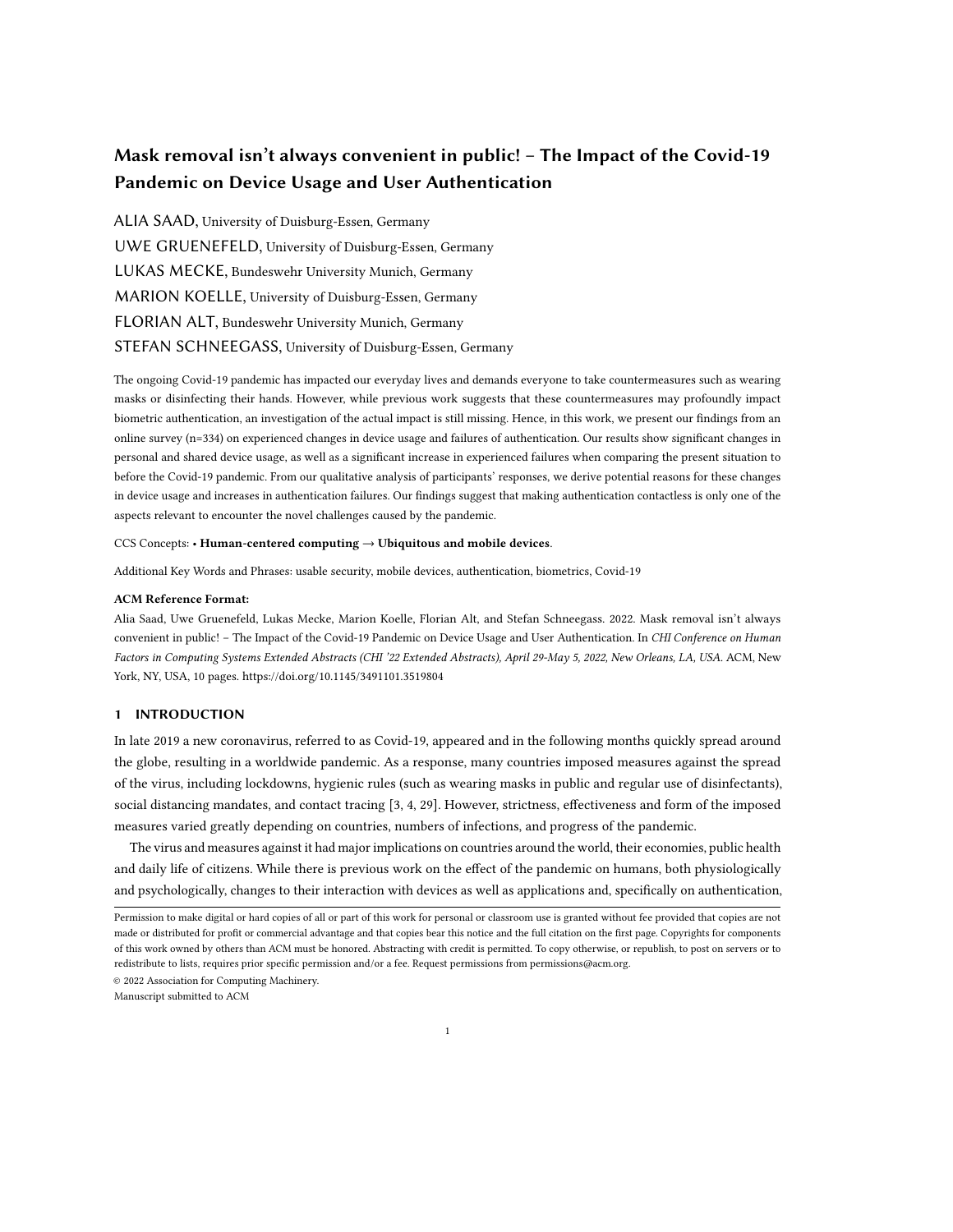are mostly unexplored – even though several technical solutions were proposed [\[20,](#page-9-2) [25\]](#page-9-3). In particular, authentication is relevant as we expect the pandemic to have a strong impact here, for example, in the form of impairments of face recognition systems due to wearing masks or fingerprint systems failing due to the use of hand sanitizer [\[6,](#page-8-2) [33\]](#page-9-4). Moreover, authentication became more relevant in public spaces because of digital test and vaccination certificates that became mandatory at many places, as well as apps to check-in digitally for contact tracing. Nonetheless, we also expect changes to the interaction with devices in public and private spaces [\[1,](#page-8-3) [27\]](#page-9-5). On one hand, devices can become a potential source of spreading the disease when shared in public. On the other hand, device usage gets more important in personal life, for work, and as a means to connect with others during times of social distancing [\[10\]](#page-8-4). A change in usage of personal and shared devices also has implications for authentication systems that are not yet fully understood.

The aim of this paper is to confirm, if the pandemic had indeed an impact on those areas, as well as to understand the root causes and practical relevance. We contribute an online survey with 334 participants from various countries exploring changes to people's use of personal and shared devices, as well as authentication behavior due to the pandemic. We evaluate reported device interaction before and during the pandemic and provide an in-depth qualitative analysis and discussion of the reasons behind these changes. Our findings can serve to obtain a better understanding of external factors on device interaction and different strategies to cope with changing environments.

## 2 RELATED WORK

In the following, we discuss previous work on the impact of the Covid-19 pandemic on people and their usage of technology and influences of the pandemic on security, particularly authentication research.

## 2.1 The Covid-19 Pandemic and Its Impact on People and Technology Use

The Covid-19 pandemic impacts people and their technology usage, not only by the virus itself, but also by the countermeasures put in place by governments to deal with the crisis [\[19,](#page-9-6) [23\]](#page-9-7). A major factor impacting people and their behavior are the multiple types of risk people perceive, including illness, secondary health conditions, economic, socio-behavioral, and institutional risks [\[23\]](#page-9-7). It is important to note that people are affected differently by the situation as strictness, and form of the imposed countermeasures varied greatly depending on countries [\[8,](#page-8-5) [22\]](#page-9-8). Moreover, the different age groups do not face the same risk for a severe course of the disease [\[32\]](#page-9-9). Especially, older adults are at higher risk and thus, see stronger impacts, for example, on their autonomy, requiring them to adapt their behavior [\[19\]](#page-9-6).

Studies have found a significant increase of technology use in various contexts [\[1\]](#page-8-3). In particular, researchers have found an increase in usage of mobile devices [\[27\]](#page-9-5). The reasons for this increase are manifold, ranging from perceived social isolation, to concerns about the pandemic, as well as tracking apps [\[1\]](#page-8-3). Additionally, many people had to abruptly shift to remote work in 2020, with more hybrid forms of working in more recent month [\[31\]](#page-9-10). The pandemic has also introduced more people to technology that previously had no access to it [\[10\]](#page-8-4). While the increase in technology usage is interesting, no previous work has investigated the change in technology use by focusing on personal and shared devices. As these devices often require different forms of authentication, we investigate them in our survey.

#### 2.2 Influences of the Covid-19 Pandemic on Security and Authentication

The main objectives for user authentication have shifted over the years; from security first in the beginning, over privacy and legal issues thereafter, to handling the changes introduced by the Covid-19 pandemic today [\[30\]](#page-9-11). Recently, researchers suggested switching to contactless forms of authentication, for example, face recognition [\[17,](#page-9-12) [18\]](#page-9-13), contactless fingerprint reader [\[21\]](#page-9-14), or authentication based on palm vein and palm print image fusion [\[25\]](#page-9-3). Thereby, traditional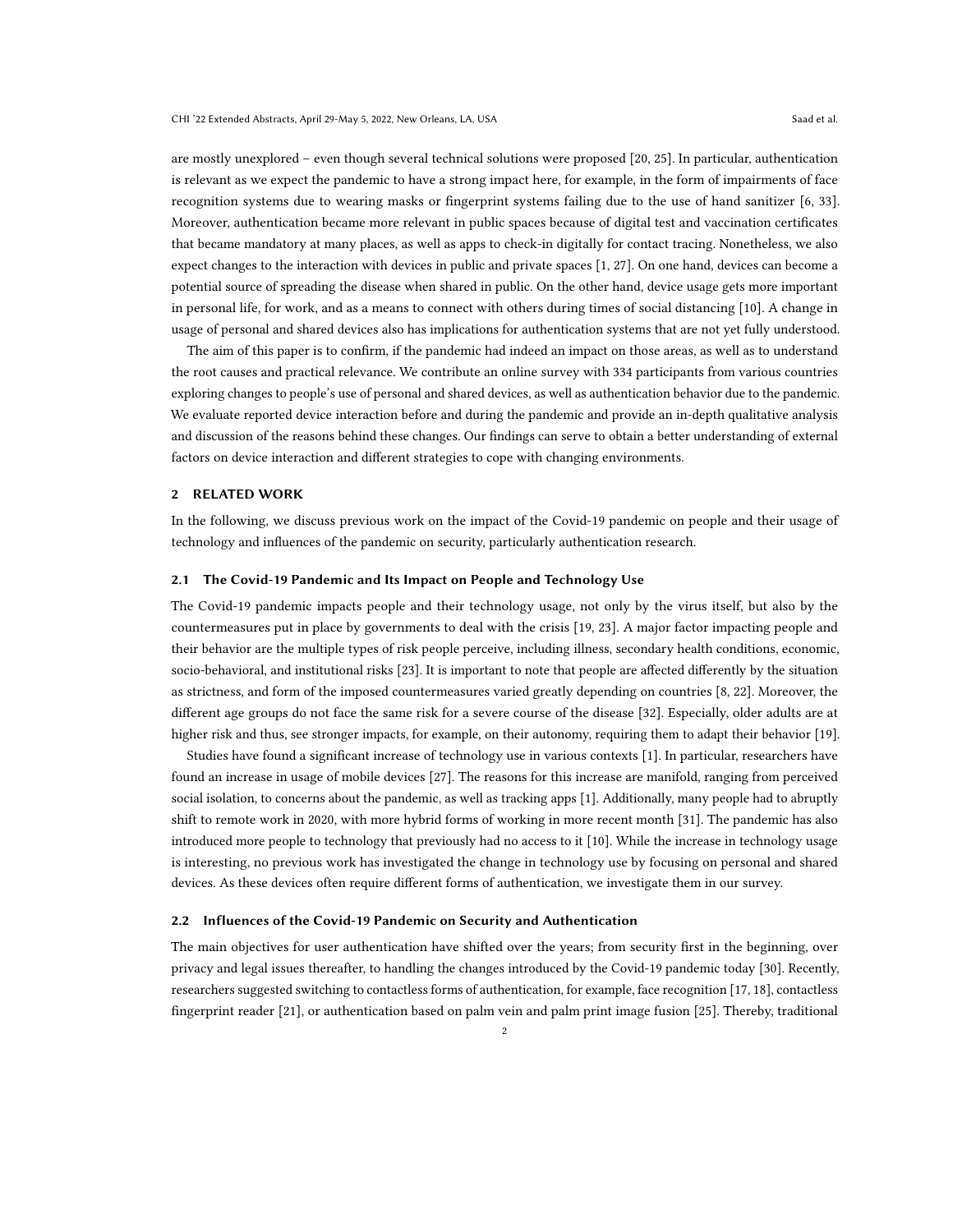authentication approaches such as PIN or password entry become less relevant and are replaced by biometric systems [\[17\]](#page-9-12). Nevertheless, previous works suggests that biometric authentication is influenced by the ongoing pandemic [\[33\]](#page-9-4). In particular, face recognition may need additional steps to be used in public contexts with current measures requiring people to wear masks in public [\[26,](#page-9-15) [33\]](#page-9-4). While early research suggests that biometric systems may still work (to some extend) [\[18\]](#page-9-13), a systematic evaluation of users' experiences with these systems is still missing. Hence, in this work, we conducted a survey to assess these experiences and unveil the various reasons why authentication systems may fail.

#### 3 ONLINE QUESTIONNAIRE

The main goal of this work is to understand, first, the impact of the pandemic on device usage behavior in different contexts, and second, the impact on different authentication types. To this end, we conducted an online survey.

#### 3.1 Survey Design

The survey was divided into three parts: (1) understanding device usage before and during the pandemic, (2) device authentication, focusing on the failures resulting from applying the precaution measures, and (3) demographics.

In the survey, we defined three contexts a person could be in: *private, semiprivate*, and *public*. The private context denotes the person's place of residence, or simply, home [\[24\]](#page-9-16). Semiprivate places are places with limited access, including, for example, work [\[13\]](#page-9-17). Finally, we used the term public to define places that commonly used among strangers [\[24\]](#page-9-16). Moreover, we categorized the devices as *personal* and shared. The personal devices such as smartphones and smartwatches are devices that belong to a single person. On the other hand, we defined shared devices as devices shared among two or more people [\[15\]](#page-9-18) (including public devices).

We started the survey with a question on participants' device usage frequency before the pandemic. We used an 8-item Likert scale, ranging from very rarely to very often, and not applicable. The next part of the questionnaire focused on the most threatening phase of the pandemic. To stimulate participants' memory to remember, we first asked them to select one or more months, when they started to feel threatened by the pandemic. We specified the months between January 2020 and June 2021. This question was followed by a free text question, to understand the reason behind their selection. The device usage frequency question was asked again, corresponding however this time related to the pandemic phase they felt most threatened at.

In the second part, focusing on authentication methods, we first asked participants for the authentication types they actually use. The options were: knowledge-based, possession-based, and identity-based, as presented by Jain et al. [\[11,](#page-8-6) [12\]](#page-9-19). Next, we asked an open-ended question, to describe the most common authentication failures participants encountered, due to the pandemic. The last question in this part was about the frequency of authentication failure, both before and during the most threatening phase of the pandemic. Lastly, in the demographics part, we asked the participants on their age, gender, level of education, country of residence, and finally, the number of flatmates.

## 3.2 Participants and Recruitment Process

To compare our findings to previous work, we looked at the selection of countries they used, for example, studies comparing the different countermeasure put into place [\[5\]](#page-8-7) or the effects on people's live around the globe [\[8\]](#page-8-5). The majority of these studies mainly included China, South Korea, Italy, France, the United Kingdom, and the United States of America. Following the paradigm of other works, we used Mechanical Turk $^1$  $^1$  and Prolific $^2$  $^2$  to recruit participants

<span id="page-2-0"></span><sup>1</sup>[https://www.mturk.com,](https://www.mturk.com) last accessed on March 4, 2022

<span id="page-2-1"></span><sup>2</sup>[https://prolific.co,](https://prolific.co) last accessed on March 4, 2022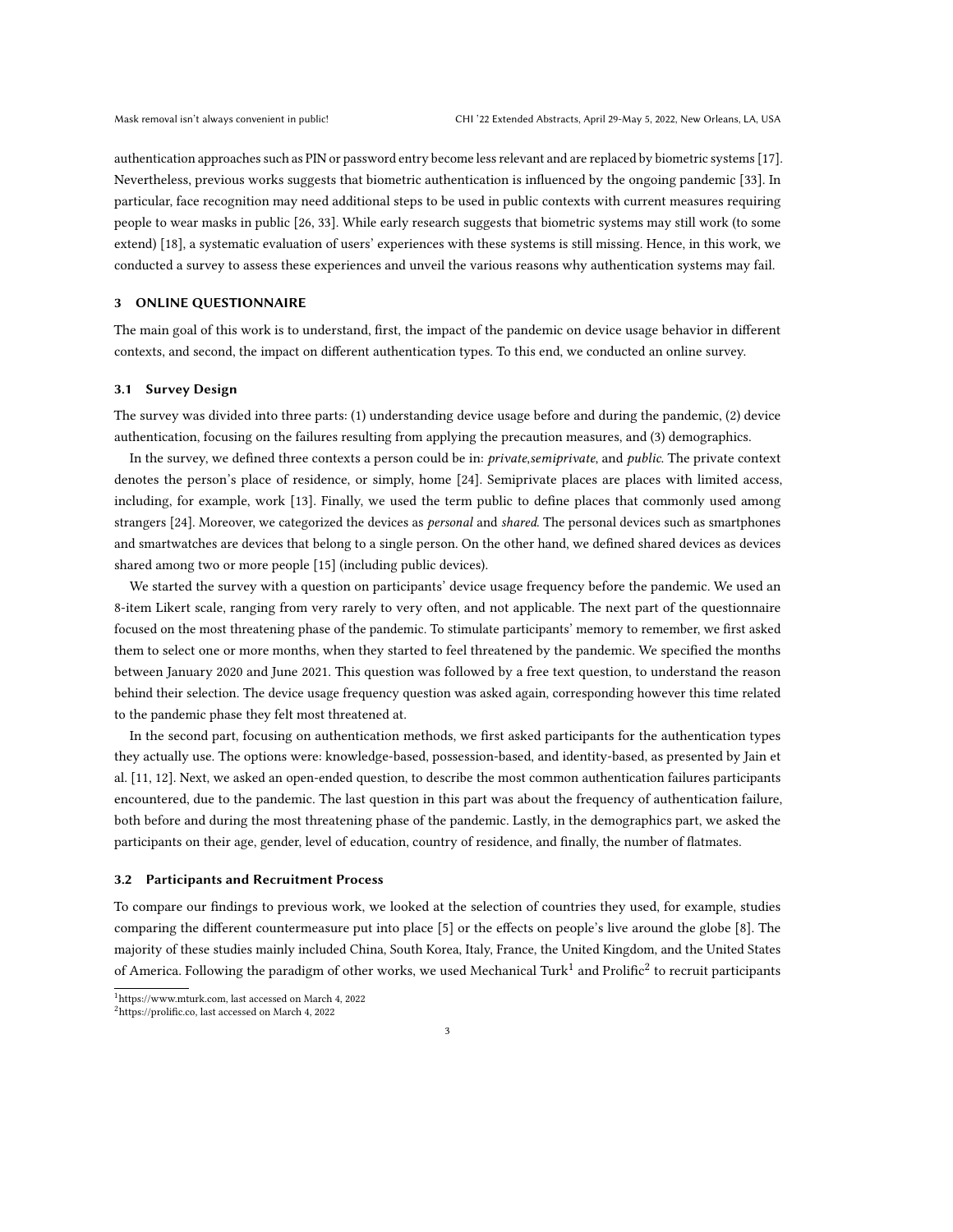CHI '22 Extended Abstracts, April 29-May 5, 2022, New Orleans, LA, USA Saad et al. Saad et al.

<span id="page-3-0"></span>

Fig. 1. Insights into the demographics of the participants taking part in our survey. Left: the number of participants listed by their country of residents. Right: the number of additional people with which participants share a household.

from the selected countries. Recruiting was done between June and August 2021. We aimed for selecting 50 participants from each country. However, recruiting participants from China and Sweden was not successful. Furthermore, some participants reported different countries of residents in our demographic questions than they had specified on the crowd worker platforms. The total number of participants is 334 (111 female, 218 male, and 5 other), ages varied between 18 and 67 (M=32.57, SD=10.25). For education, participants stated that they had a Bachelor's degree (171), a Postgraduate degree (97), high school or college graduation (97), or less than high school (1). To get a better grasp of the study population and their living context we collected participants' residence and number of people in their households (see [Figure 1\)](#page-3-0). To distinguish between personal devices and shared devices in private contexts, we asked our participants on the number of people they share the same household with (see [Figure 1b\)](#page-3-0).

#### 3.3 Data Analysis

To analyze the qualitative responses, we applied open coding on our interview data, followed by inductive category development [\[16\]](#page-9-20). We did this to identify patterns in participants' opinions and thoughts. Once all the interviews were completed, three researchers open coded the responses, iteratively refining, merging and summarizing through discussion among the research team. This process generated 66 open codes. We then conducted an online affinity diagram of the open codes [\[7\]](#page-8-8). Next, we organized the codes into categories, which were then further refined into themes using an online whiteboard<sup>[3](#page-3-1)</sup>. For analysis of our quantitative data, we applied non-parametric tests because we only have ordinal data. Moreover, as we always compare two groups (before the pandemic and during the pandemic), we directly performed Wilcoxon Sign-Rank tests. Effect sizes are calculated from the Z statistic divided by the square root of the sample size (with r <.1 small, <.3 medium, and <.5 large effect).

## 4 RESULTS AND DISCUSSION

We identified three main themes in our qualitative analysis, outlined below. The first two themes were identified in the responses to our question concerning experienced changes in devices' overall usage, while the third theme resulted from our question regarding authentication failures. Within each theme, we report on the number of uncodeable responses (e.g., answers unrelated to the question, answers we could not interpret, or answers not in English)We use participant IDs for direct quotes and the pronoun "they" for all participants to ensure anonymity. Moreover, we enrich

<span id="page-3-1"></span><sup>3</sup>Miro Online Whiteboard. [https://miro.com/de/online-whiteboard,](https://miro.com/de/online-whiteboard) accessed on March 4, 2022.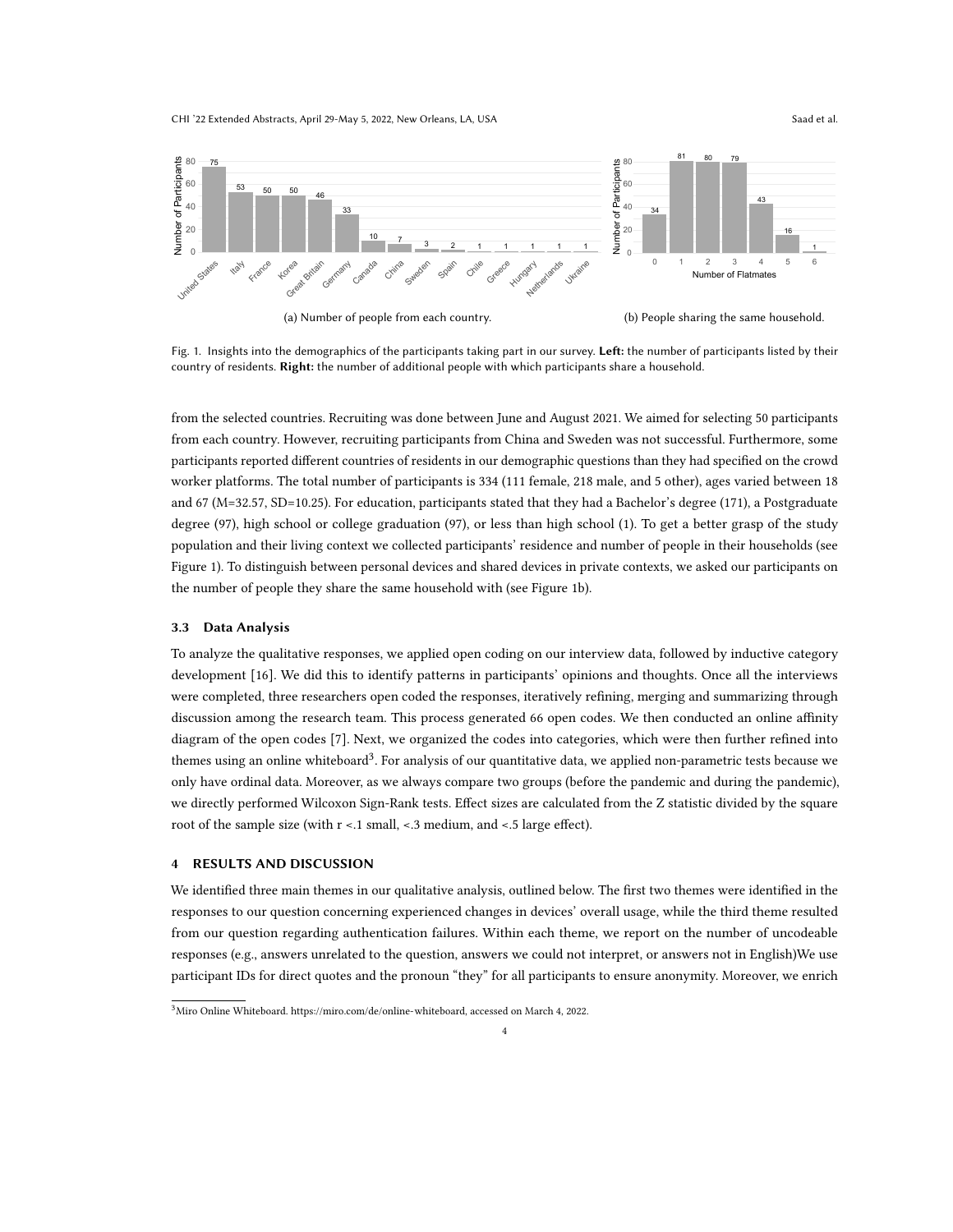<span id="page-4-0"></span>

Fig. 2. Subjective ratings of personal device usage. Left: before the Covid-19 pandemic. Right: during the Covid-19 pandemic.

our qualitative responses with quantitative data matching the theme and follow up each theme with the corresponding discussion.

### 4.1 Personal Devices: Less in Public, More at Home

In our survey, many participants mentioned that their personal device usage changed due to the pandemic (n=149). While others did not mention that their personal device usage changed  $(n=110)$  and some gave answers that were uncodeable (n=75). The responses indicating a change in personal device usage could be further categorized into more  $(n=132)$ , less  $(n=26)$ , and shifted  $(n=21)$  device usage (note that some participants mentioned multiple changes). While more and less indicate the frequency of usage, shifted usage denotes the changes of the device usage from one context to the other (e.g., from using personal devices at work to at home due to working from home).

Out of the total 132 statements on more device usage, we observed that the majority of the responses indicate more usage at home  $(n=79)$  or in general  $(n=46)$ , i.e., no context is explicitly mentioned. In the remaining statements, six indicated more personal device usage at work and only one indicated more personal device usage in public (n=1). On the other hand, statements declaring lesser device usage were all tied to the public context (n=26) and responses about a shift in device usage indicated a shift from work  $(n=18)$  or university/school  $(n=3)$  to their home.

While 20.45% of the participants did not provide reasons for an increased personal devices' usage, others included more specific reasons for their changing behavior, which we grouped into four categories. First, we identified an increase in personal device usage at home because of social distancing or lockdown (n=63). Second, participants reported checking the news more often – mostly at home  $(n=24)$ . For instance, one participant said "I wanted to stay in touch with news and health updates via the media (P345)." Third, we found that some mentioned an increase in usage of their personal devices at home due to working from home, homeschooling activities, and employment status (n=23). Note that this is additional and not shifted device usage from work/school: "As I was working from home, I was using  $my$ personal laptop side by side to my work laptop (P189)." Last, participants stated that they either used their devices to calm down, or to interact with their families and friends (n=15). The reasons for less personal device usage in public were because participants stated that they would either try to not touch their personal devices to reduce the infection risk  $(n=18)$ , avoid public in general and stay home  $(n=6)$ , or they did not provide a reason  $(n=2)$ . For a shift in device usage, the reason was always homeschooling or remote work (n=21).

Subjective Likert-items. We used Likert-items to assess the frequency of participants' personal device usage, before the pandemic and during the most threatening phase(s). Both of these questions were asked once for each of the following contexts (home, work, and public). We presented an 8-item Likert scale (not applicable, very rarely, rarely, rather rarely, occasionally, rather often, often, very often). Here, not applicable means that participants did not use a personal device in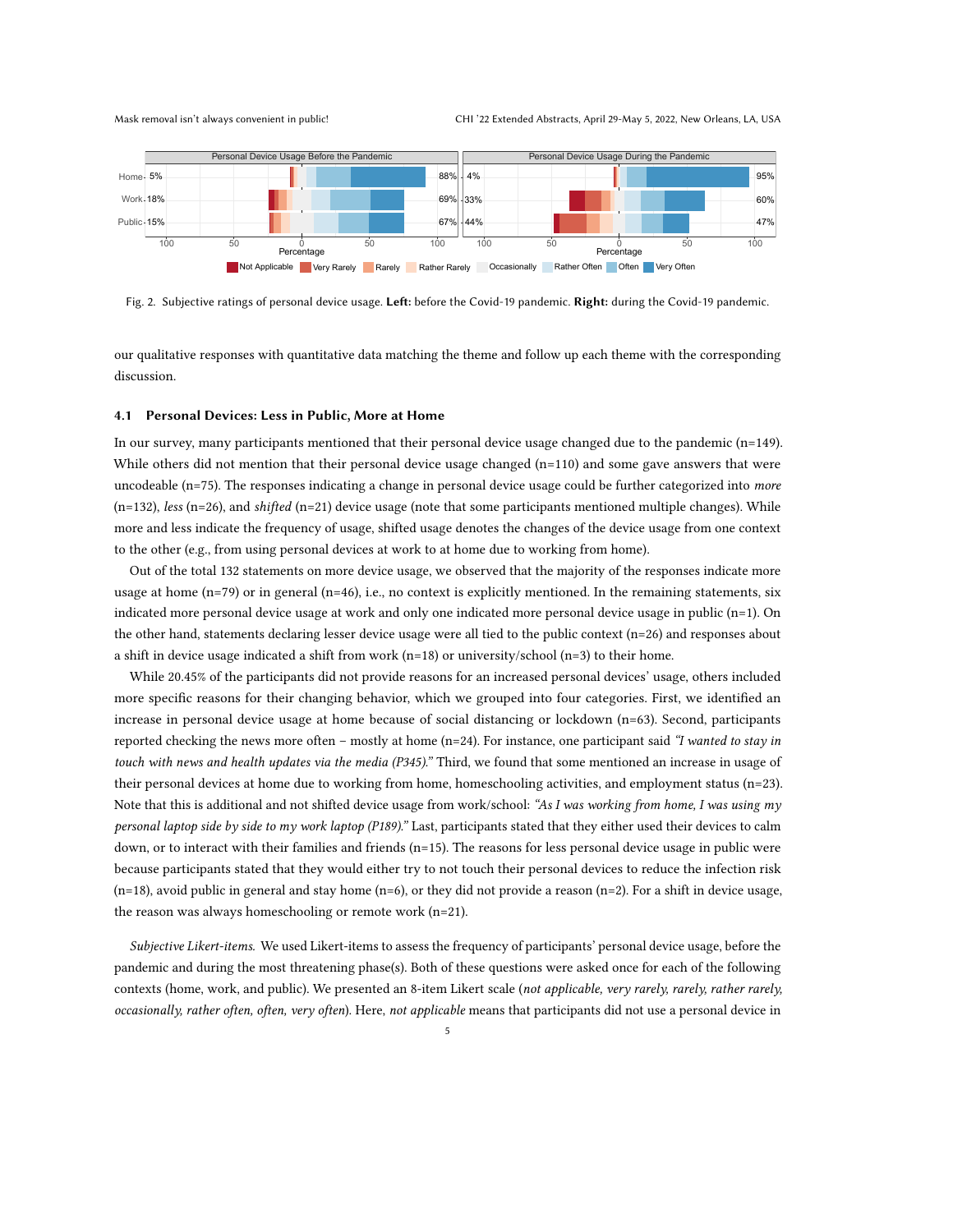CHI '22 Extended Abstracts, April 29-May 5, 2022, New Orleans, LA, USA Saad et al. Saad et al.

<span id="page-5-0"></span>

Fig. 3. Subjective ratings of shared device usage. Left: before the Covid-19 pandemic. Right: during the Covid-19 pandemic.

that context at all. When matched with the free text statements, this option reflected when device usage was impossible or unfeasible. For instance, during the most threatening phases of the pandemic, more participants marked being in public or at work as Not Applicable, as explained by P6 noting I was working from home, and so most of the "at work" categories are irrelevant (P6). P69 adds I didn't work during this phase and didn't go out very much (P69). The results are plotted in [Figure 2.](#page-4-0) To analyze the data, we compared the responses for before and during the pandemic within each context, finding significant differences in all contexts (see [Table 1\)](#page-6-0). In summary, we found a significant increase of personal device usage at home (p<.001) and a significant decrease of usage at work (p=.002) or in public (p<.001).

Discussion. From our results, one can observe a trend towards more personal device usage in general. This can be attributed to a range of factors, including news and media consumption and the necessity of working or learning from home; confirming results from related work [\[10,](#page-8-4) [31\]](#page-9-10). However, it also points towards a need for rethinking authentication for personal devices: Given that they are used for different tasks now, such as working from home. Moreover, we observed a decreased usage of personal devices in public. While one reason often mentioned was being less in public in general, another factor seems to be the risk of infection by contamination of the personal devices. We see potential for a conflict here, as personal devices are regularly used to check-in (for contact tracking or notification) or show proof of vaccination. Thus, future work should investigate alternative options, for example, by using smartwatches with contactless interaction.

#### 4.2 A Setback for Shared Devices

The second theme formed around usage of shared devices. Many participants stated that their usage of shared devices changed due to the pandemic (n=113). Nevertheless, others did not mention any changes in shared device usage (n=146) and same gave uncodeable answers ( $n=75$ ). The responses mentioning a change in shared device usage can be further categorized into less (n=133) and more (n=13) device usage.

Following the same pattern as for personal devices, we also considered the three contexts (home, work, public) to cluster the open-text responses. We observed that the decrease of shared device usage mostly related to public contexts (n=51) or in general (n=42), i.e., no context is explicitly mentioned. Less usage at work was highlighted in 29.3% of the statements, and only statement reported less shared device at home. Contrary, only some participants stated an increase in shared device usage (n=13), nine defined the context as location, and four mentioned the public context.

While some participants did not provide reasons for their changed shared device usage (n=23), most explained their answers (n=123). The reasons of the decrease of shared device usage were primarily tied to the pandemic and the following tightening measures. For instance, participants highlighted that they wanted to reduce the risk of an infection with the virus (n=94) or could not use shared devices due to lockdown (n=16). For instance, P21 elaborates: "I made sure not to use shared devices[,] mostly in public and work situation due to risk of infection (P21)." Anecdotally,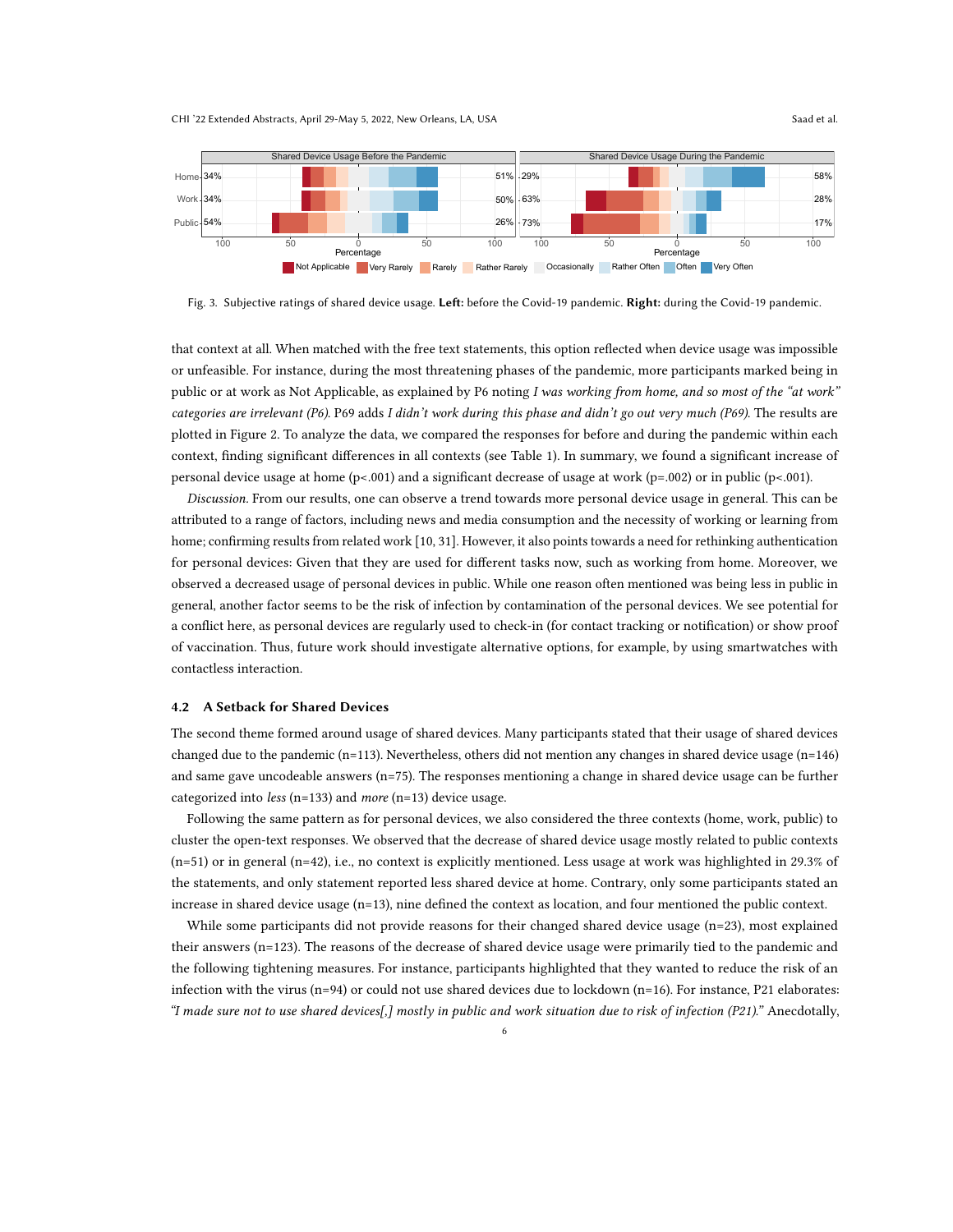<span id="page-6-0"></span>

| Table 1. Pairwise comparison of Likert-items on device usage for before and during the Covid-19 pandemic. For personal and shared |  |  |
|-----------------------------------------------------------------------------------------------------------------------------------|--|--|
| devices within the three different contexts (home, work, and public). We applied the Wilcoxon Signed-rank test.                   |  |  |

|                         |        | $Mdn_{Before}$ | $IQR_{Before}$ | $Mdn_{During}$ | $IQR_{During}$ | Ζ       | Ð       |      |
|-------------------------|--------|----------------|----------------|----------------|----------------|---------|---------|------|
| <b>Personal Devices</b> | Home   |                |                |                | 0              | $-6.32$ | $-.001$ | 0.24 |
|                         | Work   |                |                |                | 5              | 3.08    | .002    | 0.11 |
|                         | Public |                |                | 4              | 4              | 8.34    | $-.001$ | 0.32 |
| <b>Shared Devices</b>   | Home   |                |                |                |                | $-3.85$ | $-.001$ | 0.14 |
|                         | Work   |                |                |                | 4              | 8.90    | $-.001$ | 0.34 |
|                         | Public |                |                |                |                | 7.98    | $-.001$ | 0.30 |

participants also reported workarounds for situations where shared devices could not be avoided: "[..] using cleaning wipes on devices at work, whereas before I never did this (P380)." Additionally, some participants mentioned that they mostly used shared devices at work and either cannot access these devices anymore due to remote work or they became personal devices (n=13). "Shared tablets at work became assigned personal tablets instead (P333)." On the other hand, some participants stated an increase in shared device usage (n=13). Here, two participants did not provide a reason, but the other either said that they shared more devices at home to share them with flatmates (n=8), for example, to spend time together playing games, watching movies, or for homeschooling their kids, or they used more shared devices in public for self-checkout (n=3).

Subjective Likert-items. To better understand the effect of the pandemic on shared device usage, we used Likert-items to assess participants' shared device usage, asking for before the pandemic and during the most threatening phase(s). Both of these questions were again asked once for each of the following contexts (home, work, and public) with 8-point Likert items (see [Figure 3\)](#page-5-0). Moreover, we compared the responses for before and during the pandemic within each context, finding significant differences in all contexts (see [Table 1\)](#page-6-0). In summary, we found a significant increase of shared device usage at home (p<.001) and a significant decrease of usage at work (p<.001) or in public (p<.001).

Discussion. Our results show a clear picture: participants decreased their interactions with shared devices in almost all contexts, with only small exceptions such as sharing with flatmates due to spending more time at home. However, there are also interactions that are hard to avoid like using ATMs, making card payments or requesting a green light as a pedestrian. We believe this illustrates opportunities for digitization in many areas, e.g. by using personal devices as interfaces for those shared objects. At the same time, it is not clear if users would want such a shift.

#### 4.3 Increasing Numbers of Authentication Failures

In addition to overall device usage, we were also interested to gain insights on privacy implications resulting due to the pandemic. To that end, we asked participants if they had experienced any authentication failures during the pandemic. Participants highlighted that they have experienced failures (n=141), while others said that they have not experienced any authentication failures related to the pandemic (n=143). Moreover, some gave answers that were uncodeable (n=50). From the participants mentioning failures, some experienced biometric-based authentication failures (n=127), knowledge-based authentication failures (n=42), and failures of two-factor authentication (n=3); please note that some reported multiple failures.

For the biometric-based authentication failures, participants said that face recognition (n=93) or fingerprint reader (n=34) did not work properly. For face recognition failures, participants mostly mentioned face masks as a problem  $(n=79)$ , while two mentioned changes in their weight, or not shaving their face  $(n=1)$ , both due to the pandemic. "I get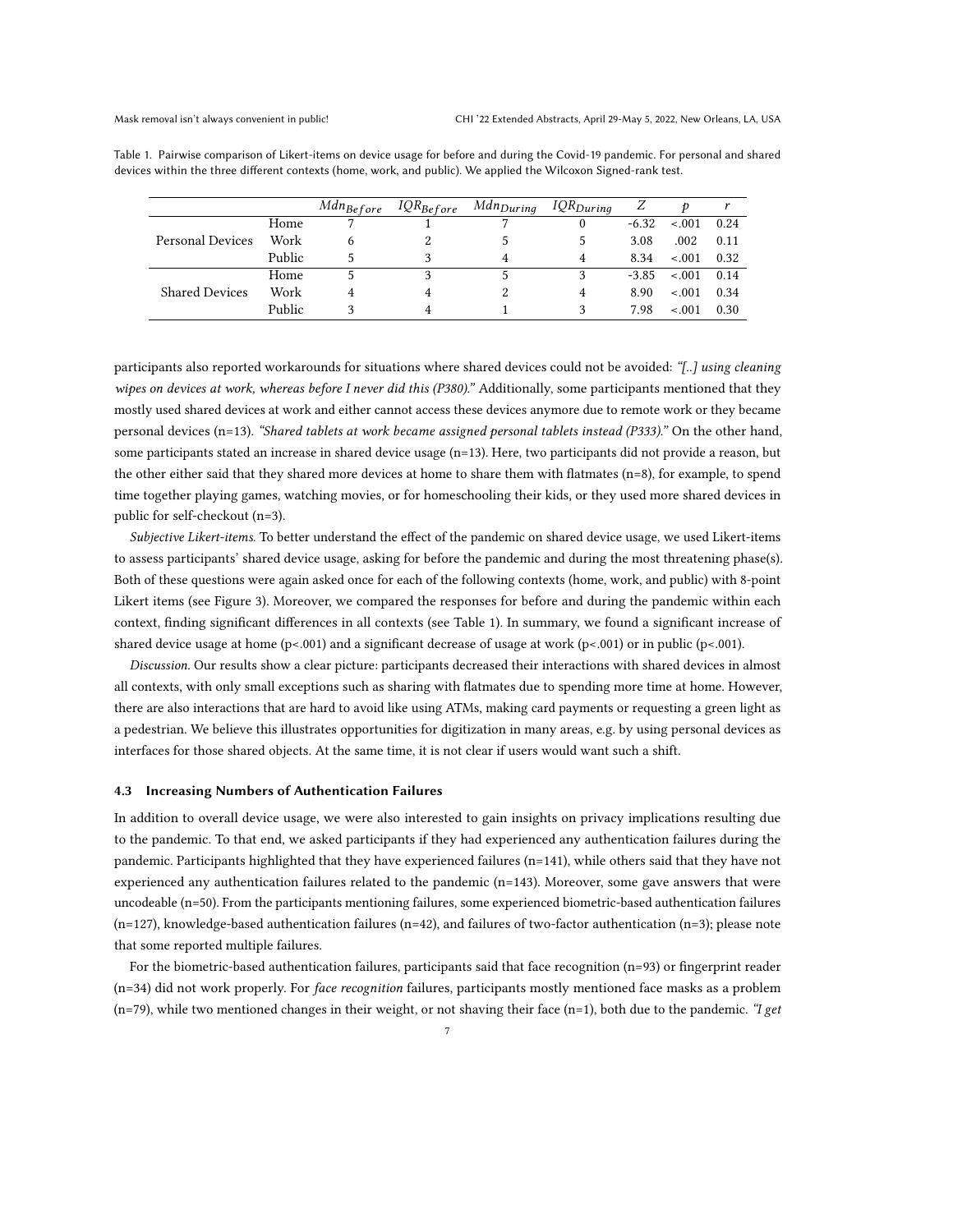more weight in these months, and my face changed a little, which impact my face ID authentication. (154)." Moreover, some mentioned face recognition failing, but provided no reasons (n=6) or reasons unrelated to the pandemic about face recognition in general (n=5). For *fingerprint reader* failures, participants highlighted gloves (n=7), hand sanitizer  $(n=6)$ , and handwashing  $(n=4)$  as failure reasons: "At times, after sanitizing my hand the fingerprint [sensor] didn't seem to recognize my finger (P90)." Participant 6 hypothesizes "[..] the constant hand-washing seemed to make the problem even worse. In the end, I switched to facial recognition, which was more reliable but also required mask removal (not always convenient in public!) (P6)." Again, some did not give reasons for failures (n=10) or mentioned general problems (n=7).

However, participants even linked some knowledge-based authentication failures directly to the pandemic, participants voiced that they forgot their pin/password due to the increased stress caused by pandemic  $(n=4)$  or a change in usage frequency due to the pandemic (n=3). Along the same lines, also a few participants reported to have mistyped their pin/password due to wearing gloves (n=3). Additionally, many did not provide a reason for forgetting their pin/password (n=22) or gave reasons not linked to the pandemic (n=10).

Subjective Likert-items. To investigate, if there is an increase in experienced authentication failures, we asked participants to rate the frequency of experienced failures before and during the pandemic on a 7-point Likert scale (1=very rarely to 7=very often). Participant stated that they rarely experienced failure before the pandemic (Md=2, IQR=3), while they stated that during the pandemic they experience failures occasionally (Md=4, IQR=3.5). Here, we found a medium effect comparing before and during the pandemic (W=1240, Z=-9.14, p<0.001, r=0.35). We can conclude that participants subjectively experienced more authentication failures during the pandemic than before.

Discussion. While contactless authentication systems are helpful to reduce the risk of infection by avoiding to touch potentially contaminated surfaces, this is not the only change imposed by the global pandemic. For example, if the fingerprint remains only faintly visible after excessive handwashing or use of disinfectants, a contactless fingerprint reader is likely to not work in some situations [\[21\]](#page-9-14). As a consequence, we believe that our community needs to rethink biometric authentication systems. First, we should critically assess which types of biometric authentication remain unaffected by novel challenges such as the ongoing pandemic (e.g., iris scanner [\[28\]](#page-9-21)) or research novel paradigms that do not suffer from the same issues (e.g., functional biometrics [\[14\]](#page-9-22)). Second, we should take the opportunity to consider important factors neglected in the past (e.g., user impairments [\[2\]](#page-8-9)). When done correctly, we have the chance to improve user authentication for everyone.

# 5 IMPLICATIONS

With the worldwide shift to more private contexts, current authentication methods for personal devices may need to be rethought. Fundamentally, raising the question whether a person at home really needs to authenticate or not, when this user is staying at home for longer periods of time. In public contexts, more attention should be drawn towards the concerns of using personal phones in public, especially when these devices are needed to check-in or verify vaccination status. Although shared device usage is reported to have significantly decreased in public, interactions with shared devices cannot be completely averted. We believe that there is a need for novel interface methods to enable personal devices to interact with public ones, without privacy or safety compromises. Moreover, it remains unclear if the commonly used biometric authentication methods are efficient. With the increased need to disinfect all touched surfaces, comes the need for non-tactile interfaces for authentication, for instance mid-air gestures [\[9\]](#page-8-10), or physiological features that are not affected by infection prevention measures [\[33\]](#page-9-4).

8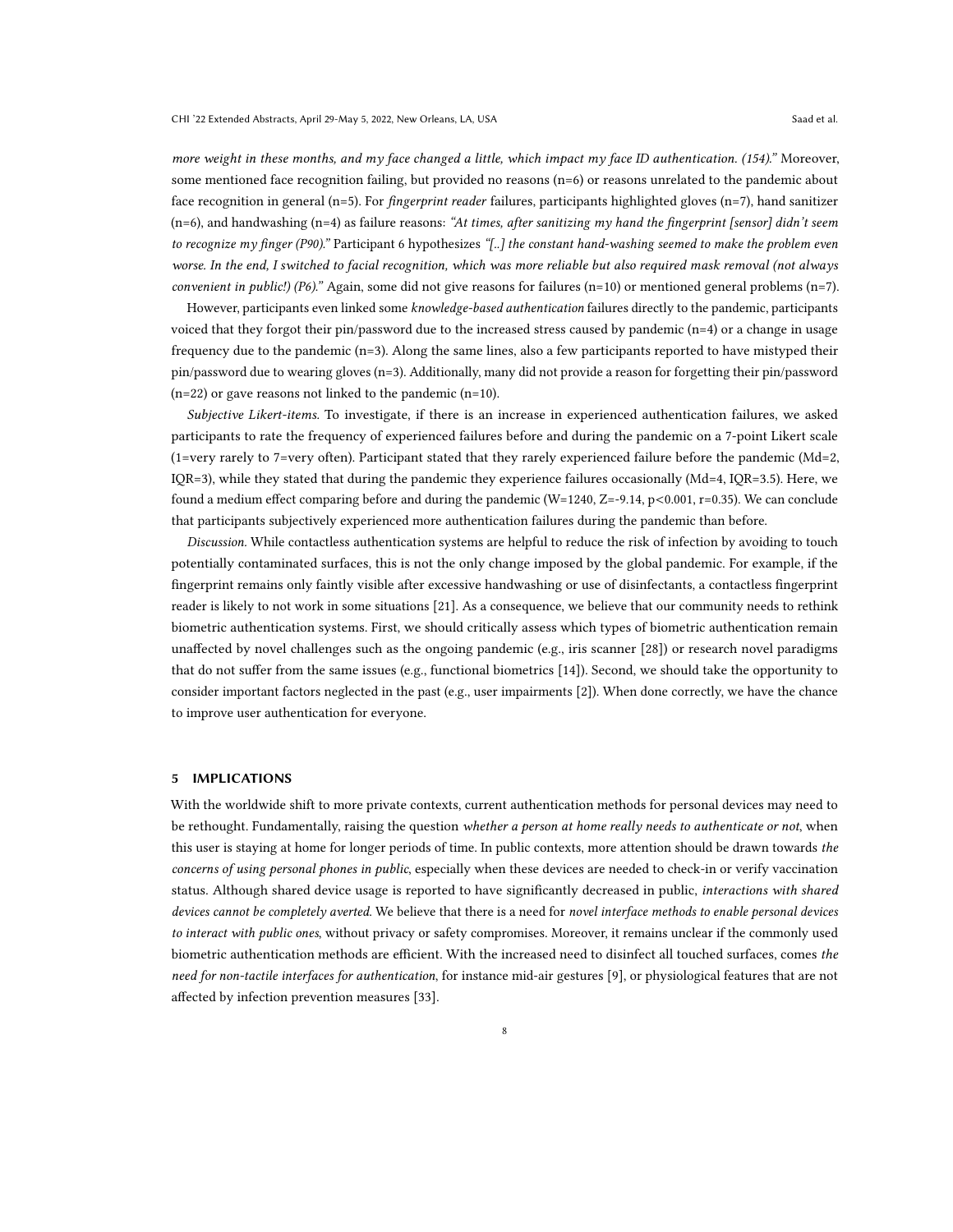Limitations. We acknowledge that participants' countries of residence are unbalanced. However, we did not analyze the responses based on geographical location, and thus, it does not strongly affect the validity of our findings. Moreover, our participants represent a higher educated population. Hence, our findings may not generalize to the total population.

Future Work. We want to extend this work by conducting follow-up interviews with the participants, to get deeper insights. Additionally, we would increase our sample and investigate the changed behaviors based on the country of residence, to investigate the impact of various backgrounds and pandemic strategies upon different types of interactions.

## 6 CONCLUSION

In this work, we presented our findings from a survey (n=334) about the impact of the Covid-19 pandemic on device usage and user authentication in different contexts. The analysis of participants responses showed that users are more prone to using their personal devices in private contexts rather than in public, where users are less likely to use shared devices in work and in public. This changing behavior results of mainly abiding to official lockdown rules, shifting work conditions, and the fear of being infected. Multiple users faced authentication failures due to pandemic-related measures, such as fingerprint and face recognition. We believe that this work contributes as a guideline for the possible impact of the pandemic upon future interfaces and interaction solutions.

## ACKNOWLEDGMENTS

This project is funded by the Deutsche Forschungsgemeinschaft (DFG, German Research Foundation) – 425869382 and is part of Priority Program SPP2199 Scalable Interaction Paradigms for Pervasive Computing Environments.

## **REFERENCES**

- <span id="page-8-3"></span>[1] Ala Sarah Alaqra and Agnieszka Kitkowska. 2021. Impact of Intrinsic Factors and COVID-19 Pandemic on the Use of Technology. Association for Computing Machinery, New York, NY, USA.<https://doi.org/10.1145/3411763.3451669>
- <span id="page-8-9"></span>[2] Sarah Andrew, Stacey Watson, Tae Oh, and Garreth W. Tigwell. 2020. A Review of Literature on Accessibility and Authentication Techniques. In The 22nd International ACM SIGACCESS Conference on Computers and Accessibility (Virtual Event, Greece) (ASSETS '20). Association for Computing Machinery, New York, NY, USA, Article 55, 4 pages.<https://doi.org/10.1145/3373625.3418005>
- <span id="page-8-0"></span>[3] Steven Arzt, Andreas Poller, and Gisela Vallejo. 2021. Tracing Contacts With Mobile Phones to Curb the Pandemic:Topics and Stances in People's Online Comments About the Official German Contact-Tracing App. Association for Computing Machinery, New York, NY, USA. [https://doi.org/10.1145/](https://doi.org/10.1145/3411763.3451631) [3411763.3451631](https://doi.org/10.1145/3411763.3451631)
- <span id="page-8-1"></span>[4] Gustavo Betarte, Juan Diego Campo, Andrea Delgado, Pablo Ezzatti, Laura González, Álvaro Martín, Rodrigo Martínez, and Bárbara Muracciole. 2021. Proximity tracing applications for COVID-19: data privacy and security. In 2021 XLVII Latin American Computing Conference (CLEI). 1–10. <https://doi.org/10.1109/CLEI53233.2021.9640202>
- <span id="page-8-7"></span>[5] Elizabeth Gibney. 2020. Whose coronavirus strategy worked best? Scientists hunt most effective policies. Nature 581, 7806 (2020), 15–17.
- <span id="page-8-2"></span>[6] Marta Gomez-Barrero, Pawel Drozdowski, Christian Rathgeb, Jose Patino, Massimmiliano Todisco, Andras Nautsch, Naser Damer, Jannis Priesnitz, Nicholas Evans, and Christoph Busch. 2021. Biometrics in the Era of COVID-19: Challenges and Opportunities. arXiv preprint arXiv:2102.09258 (2021).
- <span id="page-8-8"></span>[7] Gunnar Harboe and Elaine M. Huang. 2015. Real-World Affinity Diagramming Practices: Bridging the Paper-Digital Gap. In Proc. 33rd Annual ACM Conf. Human Factors in Computing Systems. ACM, New York, NY, USA, 95–104.<https://doi.org/10.1145/2702123.2702561>
- <span id="page-8-5"></span>[8] Solomon Hsiang, Daniel Allen, Sébastien Annan-Phan, Kendon Bell, Ian Bolliger, Trinetta Chong, Hannah Druckenmiller, Luna Yue Huang, Andrew Hultgren, Emma Krasovich, et al. 2020. The effect of large-scale anti-contagion policies on the COVID-19 pandemic. Nature 584, 7820 (2020), 262–267.
- <span id="page-8-10"></span>[9] Shaoyan Huang, Sakthi PB Ranganathan, and Isaac Parsons. 2020. To touch or not to touch? Comparing Touch, mid-air gesture, mid-air haptics for public display in post COVID-19 society. In SIGGRAPH Asia 2020 Posters. 1–2.
- <span id="page-8-4"></span>[10] Rahat Jahangir Rony, Syeda Shabnam Khan, Anik Sinha, Anik Saha, and Nova Ahmed. 2021. "COVID Has Made Everyone Digital and Digitally Independent": Understanding Working Women's DFS and Technology Adoption during COVID Pandemic in Bangladesh. Association for Computing Machinery, New York, NY, USA, 202–209.<https://doi.org/10.1145/3429360.3468212>
- <span id="page-8-6"></span>[11] Anil Jain, Ruud Bolle, and Sharath Pankanti. 1996. Introduction to Biometrics. Springer US, Boston, MA, 1–41. [https://doi.org/10.1007/0-306-47044-6\\_1](https://doi.org/10.1007/0-306-47044-6_1)